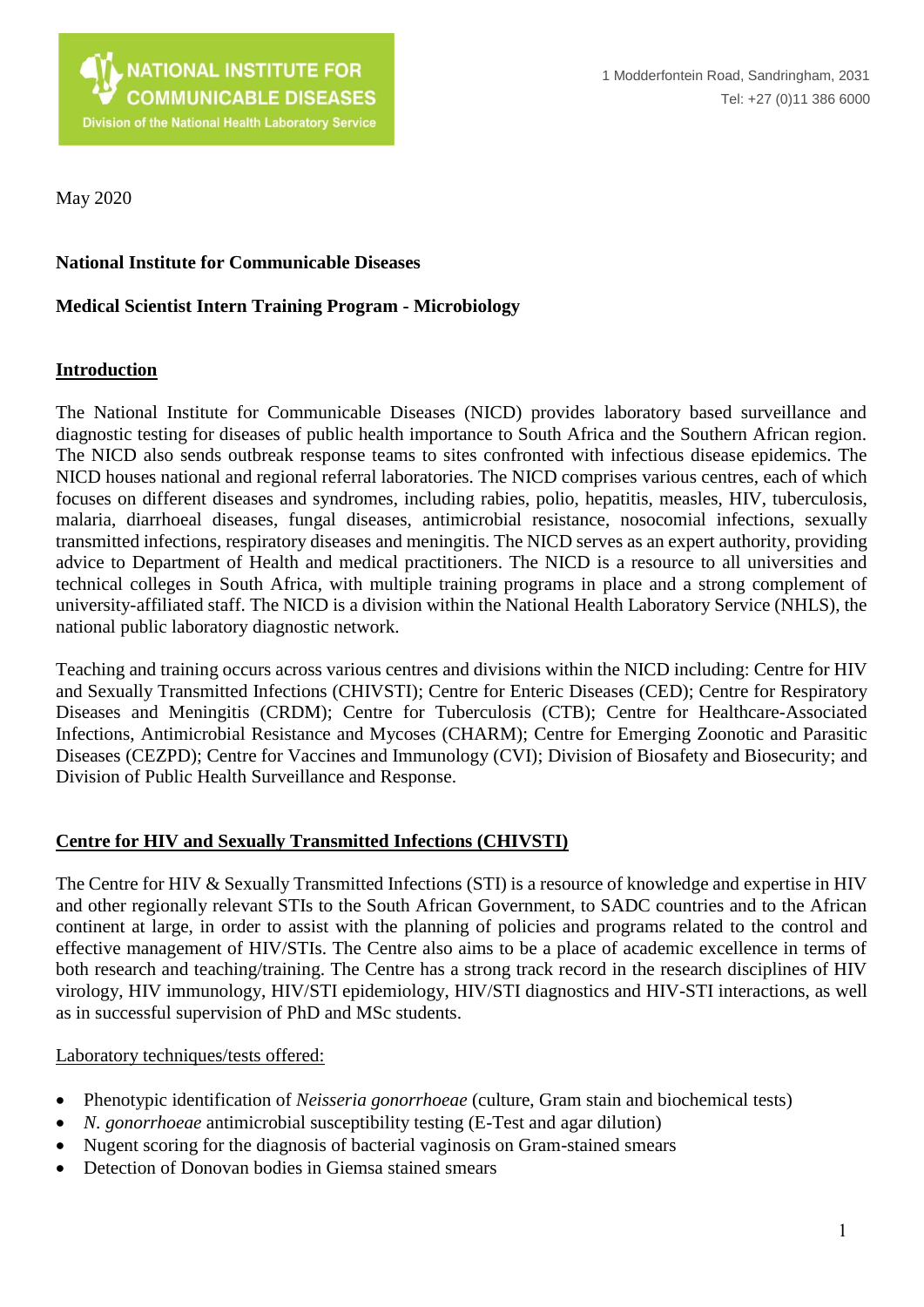- Real time molecular identification of genital discharge causing pathogens: *N. gonorrhoeae, Chlamydia trachomatis, Mycoplasma genitalium and Trichomonas vaginalis*
- Real time molecular identification of genital ulcer causing pathogens: Herpes Simplex Virus (HSV), *Haemophilus ducreyi, Treponema pallidum* and *Lymphogranuloma venereum*
- Serological assays for: *T. pallidum* (RPR, TPAb and TPPA), HSV- 2 (ELISA)

Assignments/Assessments:

- Participation in all routine laboratory tests
- Participation in all quality assurance activities
- Participation in all teaching activities
- Research project(s): interns will be given small semi-independent research project(s) which would usually take 2-4 months to complete
- Presentations: interns will be expected to attend all NICD scientific presentations and CHIVSTI journal club meetings. Interns will be expected to participate and give presentations at these meetings
- Meetings and report back to manager, head of department and senior medical scientist: Interns will have discussion, feed-back, verbal assessment and question/answer sessions

#### **Centre for Enteric Diseases (CED)**

The Centre for Enteric Diseases (CED) is concerned with activities related to surveillance of pathogens associated with diarrhoea and enteric fevers, and investigation/response to enteric disease outbreaks (including foodborne and waterborne disease outbreaks). CED is tasked with developing strategies and providing information to combat diarrhoeal diseases in South Africa. CED monitors trends in diarrhoeal pathogen incidence and identifies areas for the introduction of additional interventions.

The bacterial division of the CED collects data on patients presenting throughout South Africa with both invasive and non-invasive disease caused by *Salmonella* species (including *Salmonella* Typhi), *Shigella* species, *Vibrio cholerae*, *Listeria monocytogenes* and diarrhoeagenic *Escherichia coli*. In order to make these data representative and reflective of disease burden in each province in the country, we actively motivate all diagnostic laboratories throughout the country to voluntarily submit limited demographic details and isolates to us centrally. In exchange, we offer serogrouping and serotyping results, regular feedback (quarterly reports by province sent to every laboratory participating) and aggregated numbers are published in the NICD Bulletin. In addition to serogrouping and serotyping, E-tests are used to determine the minimum inhibitory concentration (MIC) of each isolate to antimicrobial agents, according to CLSI guidelines. The bacterial division also performs genotypic characterization of isolates, which includes various PCR tests and wholegenome sequencing (WGS) analysis. PCR tests are used to assist with diagnosis of particular pathogens and elucidate the presence of particular virulence (toxin) genes, such as those found in toxigenic *E. coli* and toxigenic *V. cholerae*. The molecular epidemiology of some bacterial pathogens is continually being elucidated, specifically that of outbreak or epidemic-prone pathogens such as *Salmonella* Typhi, *L. monocytogenes* and *V. cholerae* O1. The molecular epidemiology of bacterial pathogens is investigated via WGS. Analysis of WGS data is used to assess the genetic relatedness of isolates, for investigation of clusters and outbreaks. Core-genome multi-locus sequence typing (cgMLST) and single nucleotide polymorphism (SNP) analysis, are the two most commonly used tools to assess the genetic relatedness of isolates. These WGS data are interpreted together with epidemiological data to assist with investigation of outbreaks and identification of the source of outbreaks.

Laboratory tests offered (bacteriology division of the CED):

- *Salmonella* species: identification, serotyping and antimicrobial susceptibility testing
- *Shigella* species: identification, serotyping and antimicrobial susceptibility testing
- *V. cholerae* (O1 and non-O1): identification, serotyping and antimicrobial susceptibility testing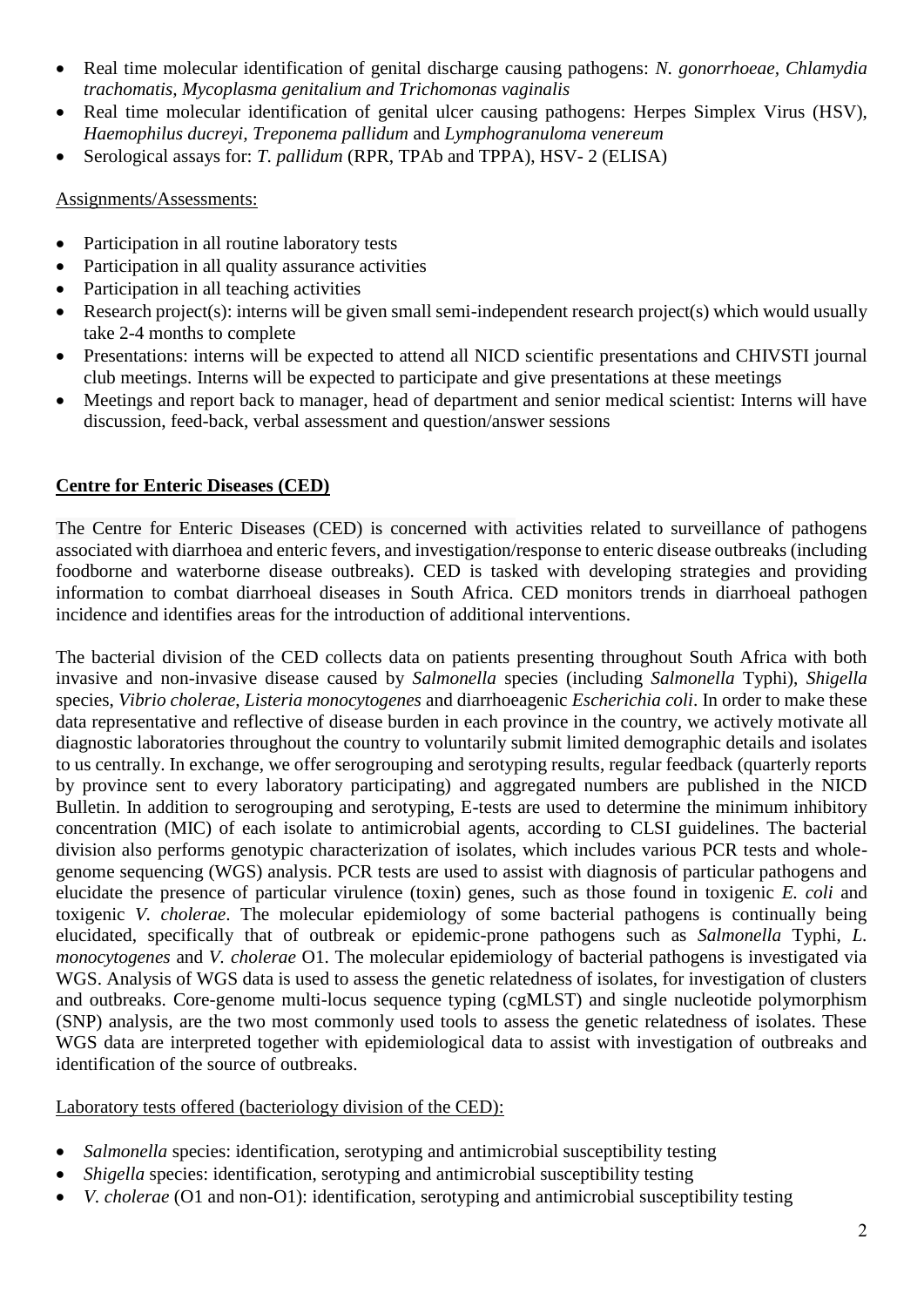- Diarrhoeagenic *Escherichia coli*: identification (via conventional PCR to detect for virulence genes), serotyping and antimicrobial susceptibility testing
- *Listeria monocytogenes*: identification and antimicrobial susceptibility testing
- Stool processing to extract DNA and RNA
- *Campylobacter* species: real-time PCR identification
- *V. cholerae* and cholera toxin: real-time PCR identification
- *Salmonella* species, *Salmonella* Typhimurium and *Salmonella* Enteritidis: real-time PCR identification
- Whole-genome sequencing (WGS) of bacteria
- Metagenomics analysis of specimens
- Analysis of WGS data to investigate the genetic relatedness of bacterial isolates
- Analysis of WGS data using multi-locus sequence typing (MLST), core-genome MLST and single nucleotide polymorphism analysis
- Analysis of WGS data to investigate clusters of isolates and investigate outbreaks

# Training activities, assignments and assessments (bacteriology division of the CED):

- Participation in all routine laboratory tests
- Participation in all quality assurance activities
- Participation in all teaching activities
- Research project(s): interns will be given small semi-independent research project(s) which would usually take 2-4 months to complete. Research projects should culminate in submission of a short internal report (3-6 pages) or preparation of a manuscript for publication in a peer-reviewed journal
- Presentations: interns will be expected to attend all NICD scientific presentations and CED journal club meetings. Interns will be expected to participate and give presentations at these meetings
- Meetings and report back to managers: interns will have monthly meetings with their principle trainer to have discussion, feedback, verbal (oral) assessment and question/answer sessions

# **Centre for Respiratory Diseases and Meningitis (CRDM)**

The Centre for Respiratory Diseases and Meningitis (CRDM) is a resource of surveillance, diagnostics, expertise and research in the field of communicable respiratory diseases and meningitis for South Africa and the African continent. The centre generates data and provides expertise related to respiratory diseases and meningitis of public health importance to the South African National Department of Health, health care providers, regional and international collaborators, to assist with the planning of public health policies and programs and response to respiratory disease and meningitis outbreaks. The CRDM is also a source of capacity building and formal training within South Africa and the African region.

## Microbiology laboratory techniques/tests offered:

- Phenotypic (culture, Gram stain, biochemical tests, serotyping/grouping) identification and characterisation of *Neisseria meningitidis, Haemophilus influenzae*, *Streptococcus pneumoniae*, *Corynebacterium diphtheriae*, *Streptococcus agalactiae* and *Streptococcus pyogenes*
- Antimicrobial susceptibility testing (disc diffusion, E-Test, broth dilution)
- Molecular (real-time PCR) identification and serotyping/grouping of *N. meningitidis, H. influenzae*, *S. pneumoniae*, *C. diphtheriae*, *S. agalactiae* and *S. pyogenes*
- Real-time PCR identification of atypical pneumonia-causing pathogens *Mycoplasma pneumoniae*, *Chlamydophila pneumoniae, Legionella* spp., *Bordetella pertussis*
- Molecular strain characterisation using multilocus sequence typing (MLST) and whole genome sequencing of bacterial and viral pathogens causing respiratory disease
- Multi-pathogen/syndromic PCR panels for detecting a range of respiratory pathogens (bacteria and viruses)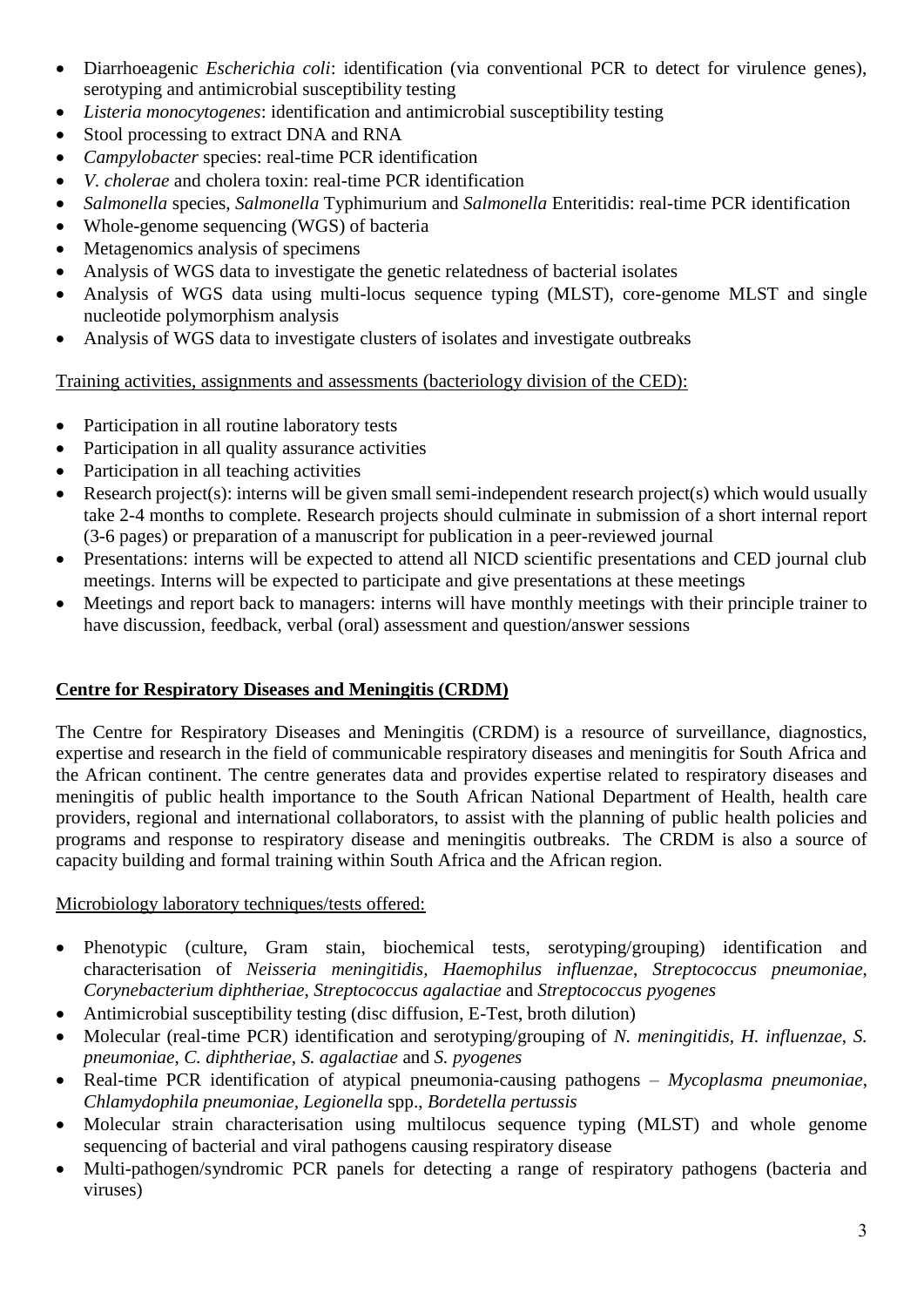- Syndromic surveillance for pneumonia and influenza-like illness (influenza and RSV)
- Covid-19 PCR
- Serology exposure to flu/RSV/Covid-19 serology testing (theoretical and observational)

# Assignments/Assessments:

- Phenotypic interns will be given 'spots' i.e. agar plates with bacterial cultures and will have to identify and characterise independently
- Molecular/genotypic this is ongoing as interns are included in the bench rotations for the 2-year period so perform the tests routinely throughout the duration of the internship (all results authorised by senior staff).
- Routine participation in quality management activities/tasks and technical audits (internal and/or SANAS), including raising of and resolution of non-conformances, participation in EQA. Tutorials – interns attend a series of departmental tutorials where they actively participate on a Q&A basis or are given tasks associated with the particular topic
- Mini-project interns will carry out a research project or validation exercise. MSc and PhD interns are generally exempt from research projects.
- Interns actively participate in and present at the weekly journal club, attend monthly research forum at the NICD, academic days etc. Where possible and depending on the timing, opportunities for local conference attendance will be provided (e.g. FIDSSA) and interns are encouraged to submit an abstract

# **Centre for Tuberculosis (CTB)**

- Sputa or other extra-pulmonary samples, culture isolates (liquid  $\&$  solid media) sample registration, preparation and processing
- Microscopy and staining techniques for Auramine and Ziehl Nielsen (ZN) Stain smear preparation, staining and microscopic examination of sputa and culture isolates (morphology)
- TB Culture MGIT 960 decontamination and processing. MGIT 960 operation and result interpretation.
- TB Culture Middlebrook 7H10/11 & Lowenstein Jensen
- MGIT MTB complex identification perform and interpret rapid chromatographic immunoassay for qualitative detection of MTB complex antigen
- MGIT 960 Drug Susceptibility Testing (DST) preparation of dilutions for MTB isolates, inoculation of drugs (1<sup>st</sup>, 2<sup>nd</sup> and new and repurposed drugs) and MTB isolates, Epicenter and MGIT 960 result interpretation
- Phenotypic Minimum Inhibitory Concentration testing
- Perform Molecular assays for genotypic drug resistance predication and species identifications
- Sequencing applications

## Assignments/Assessments:

A written assessment will be performed according to rules and regulations stipulated by the HPCSA at the end of the rotation at the Centre for Tuberculosis. Ongoing assessment will consist of a group topic review, journal presentation and evaluation report of the intern scientist by their direct supervisor. The report will be based on the interim portfolio being collated by the intern (see below) as well as an evaluation of his/her general laboratory demeanour including:

- Attention to good laboratory practice
- Participation in academic activities
- Laboratory expertise acquired
- Personal interaction with other staff members
- Research work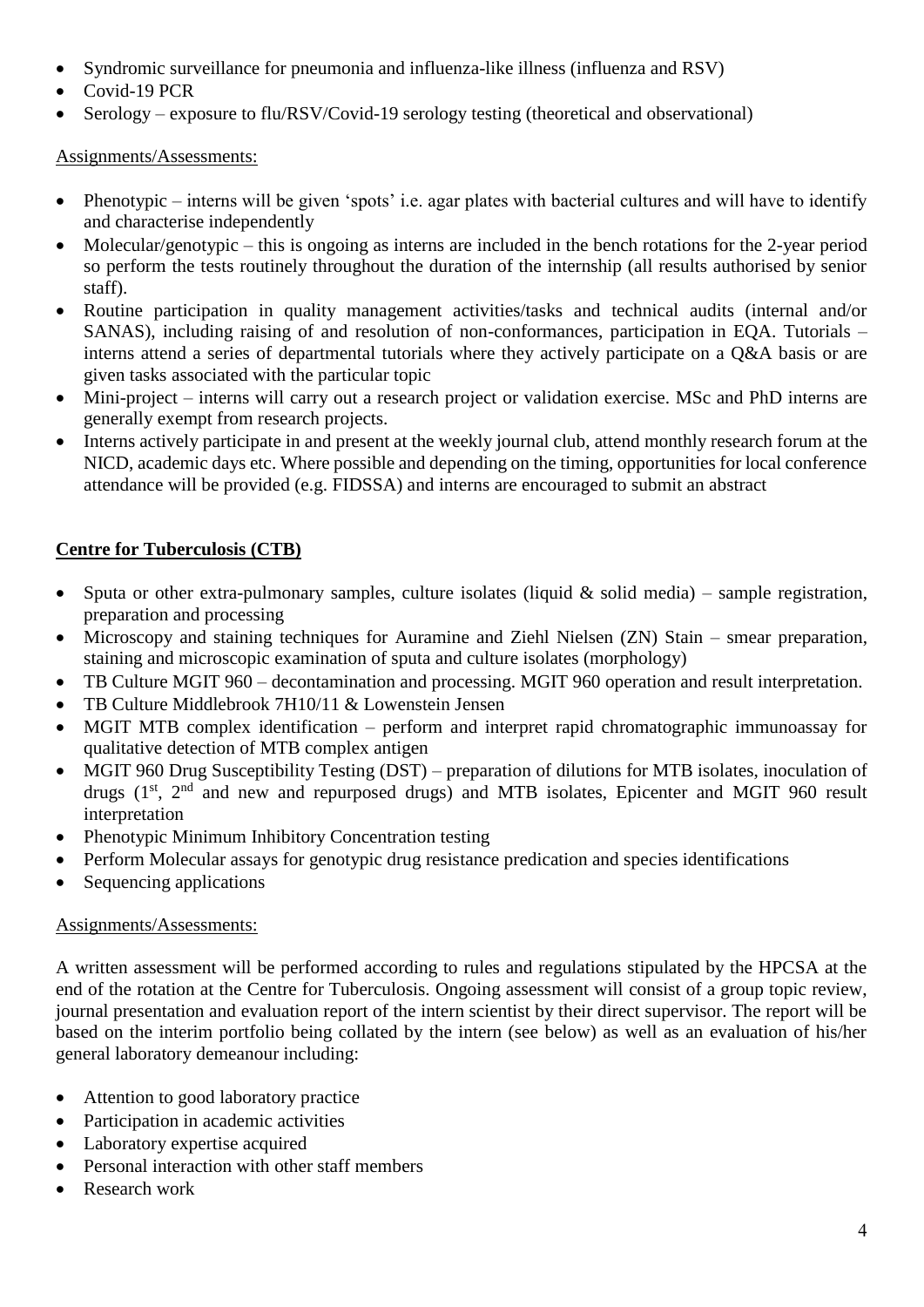- Presentation skills
- Interns assigned to the Centre for Tuberculosis are expected to complete mini-project/s and submit a report

The evaluation report will be discussed in full with the scientist and relevant feedback given during a contact session. Opportunities for improvement will be discussed and noted.

### **Centre for Healthcare-Associated Infections, Antimicrobial Resistance and Mycoses (CHARM)**

The Centre for Healthcare-Associated Infections, Antimicrobial Resistance and Mycoses (CHARM) hosts two national reference laboratories and is supported by an epidemiology section. The Centre aims to prevent and monitor changes in infectious micro-organisms causing Healthcare-associated Infections and Mycoses through the following functions:

- Strategic information obtained through surveillance and research of antimicrobial-resistant bacterial and fungal pathogens and providing feedback to the Department of Health and other relevant stakeholders
- Conduct surveillance and public health research for mycoses and Healthcare-associated Infections
- Use surveillance data to support the development of standard treatment guidelines for certain infectious diseases and to evaluate relevant public health programmes
- Improve access to essential medicines and diagnostics including identification of emerging pathogens
- Diagnostic laboratory services for identification, susceptibility testing and genotyping of bacteria and fungi
- Provides specialist advice during outbreak situations and offers laboratory support for outbreak response
- Training for clinical, laboratory and public health personnel to ensure optimal diagnosis and control of diseases
- Provides Proficiency testing schemes (PTS) in a form of External Quality Assessments (EQA)
- Serve as a repository of reference bacterial, fungal and mycobacterial strains

#### Microbiology laboratory techniques/tests offered:

- Phenotypic, mass spectrometric and sequence-based identification of unknown bacteria and fungi
- Antimicrobial susceptibility testing of bacteria, yeasts and moulds
- Molecular methods for diagnostics, surveillance and research on the micro-organisms relevant to the Centre's functions which include:
- o DNA extraction (manual)
- o Conventional and real-time PCR assays
- o Genotyping: Pulsed field Gel Electrophoresis analysis of Healthcare-associated pathogens
- o Sanger sequencing
- o Whole genome sequencing
- o Bioinformatic analysis

#### Assignments/Assessments:

- Routine microbiological testing (including molecular) this will be ongoing as interns will be included in the staff rotation so will perform the tests routinely throughout the duration of the internship. They will perform tests under supervision until competent and all results will be authorised by senior staff
- Interns will be introduced to the laboratory quality assurance system and will be expected to maintain the systems in place including equipment maintenance, document control, training and competency, CA/PA etc
- Participation in all teaching activities
- Mini-research project interns will carry out two research projects (one for each reference laboratory). Research projects should culminate in a short report (1-2 page summary) or preparation of a manuscript for publication in a peer-reviewed journal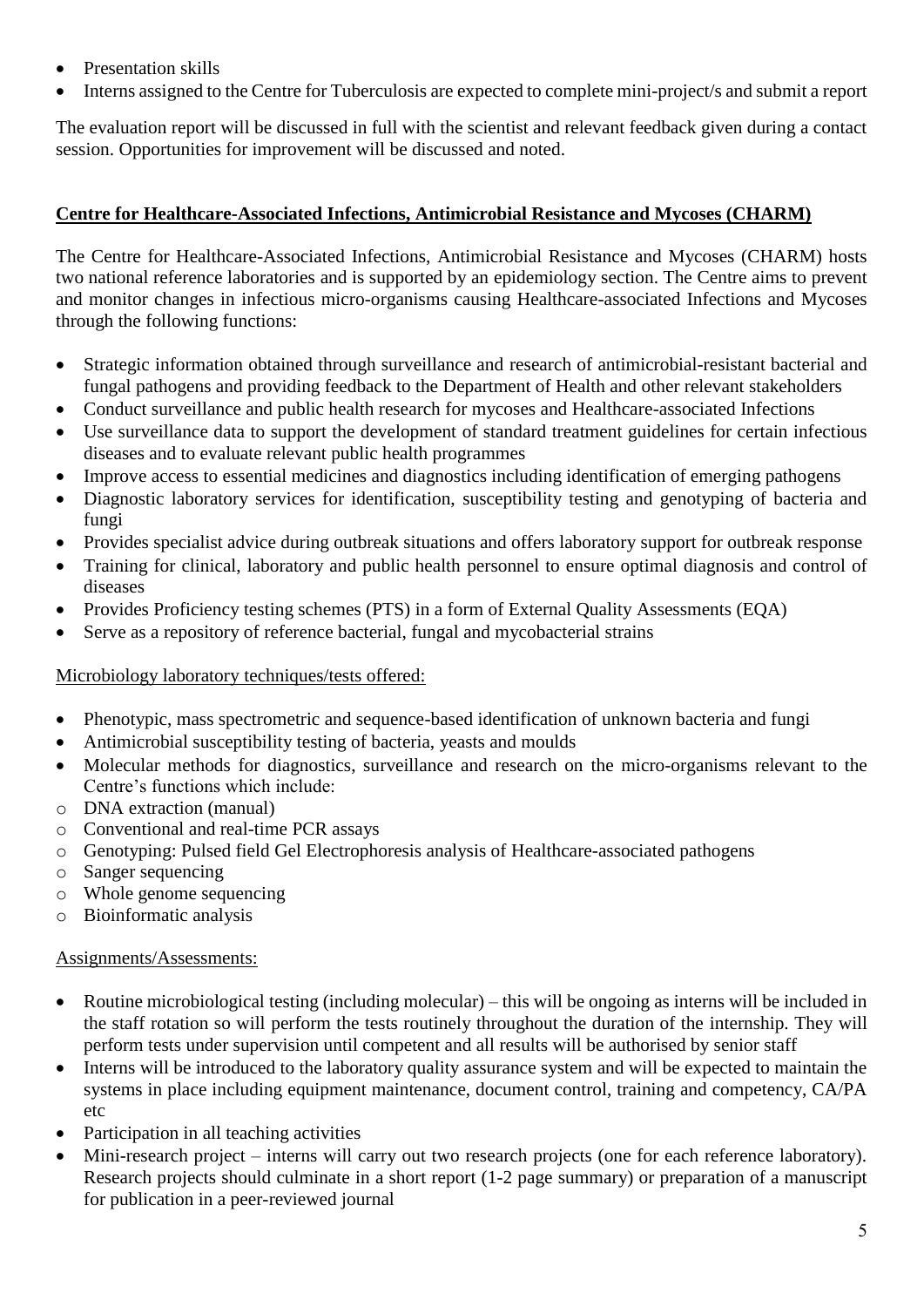- Presentation: Interns will actively participate in the monthly journal club (including presenting), monthly research forum, academic days etc
- Interns will meet with their principle trainer (Principal medical scientist) on a regular basis to discuss progress.

#### **Centre for Emerging Zoonotic and Parasitic Diseases (CEZPD)**

The Centre for Emerging Zoonotic and Parasitic Diseases (CEZPD) renders diagnostic expertise and investigatory capacity on highly dangerous bacterial and viral pathogens associated with zoonotic disease in South Africa and on the African continent. The CEZPD aims to function as a resource for knowledge and expertise to the South African government, the SADC countries and the African continent, in order to assist in the planning of relevant policies and programs and to harness innovation in science and technology to support surveillance, detection and outbreak response systems. In observing this goal, the CEZPD supports South Africa's commitment to the International Health Regulations.

Microbiology laboratory techniques/tests offered:

- Routine diagnostic methods [staining, microscopy, culturing, basic biochemical tests] for the identification of important parasites (e.g. *Plasmodium, Schistosoma, Ascaris, Taenia* etc.) and high consequence zoonotic bacteria (e.g. *Bacillus anthracis, Yersinia pestis*, *Brucella* spp., *Clostridium botulinum* etc)
- Molecular methods for diagnosis, surveillance and research on the organisms relevant to the Centre's functions which may include:
- DNA extraction (manual and automated)
- Conventional and real-time PCR
- RFLP, MVLA, DNA sequencing, phylogenetic analysis, genotyping
- Serological assays for diagnosis, surveillance and research on the organisms related to the Centre's functions which may include EIA, IFA, and agglutination assays
- An overview of Electron Microscopy procedures
- An overview of malaria mosquito vector rearing and the identification of medically important vectors

#### Assignments/Assessments:

- Phenotypic this is ongoing as interns will be included in the staff rotation so will perform the tests routinely throughout the duration of the internship (all results will be authorised by senior staff). Interns will also participate in processing of samples for proficiency testing schemes
- Molecular/genotypic this is ongoing as interns will be included in the staff rotation so will perform the tests routinely throughout the duration of the internship (all results will be authorised by senior staff). Interns will raise non-conformances as appropriate/necessary
- Tutorials interns will attend a series of departmental tutorials where they will be actively participating on a Q&A basis or be given tasks associated with the particular topic
- Mini-project interns will carry out a research project
- Interns will actively participate in the monthly journal club (including presenting), bi-monthly research forum, academic days, etc

## **Division of Biosafety and Biosecurity (DBB)**

The Division of Biosafety and Biosecurity serves as a centralized resource for the NICD's biorisk management activities. It is responsible for ensuring institutional biosafety and biosecurity through effective risk mitigation using international industry best practices. Specific functions of the DBB include; management of institutional laboratory facilities at optimal efficiency, safety, comfort and containment, ensuring laboratories are compliant with national and international legislative requirements and safety standards and best practices,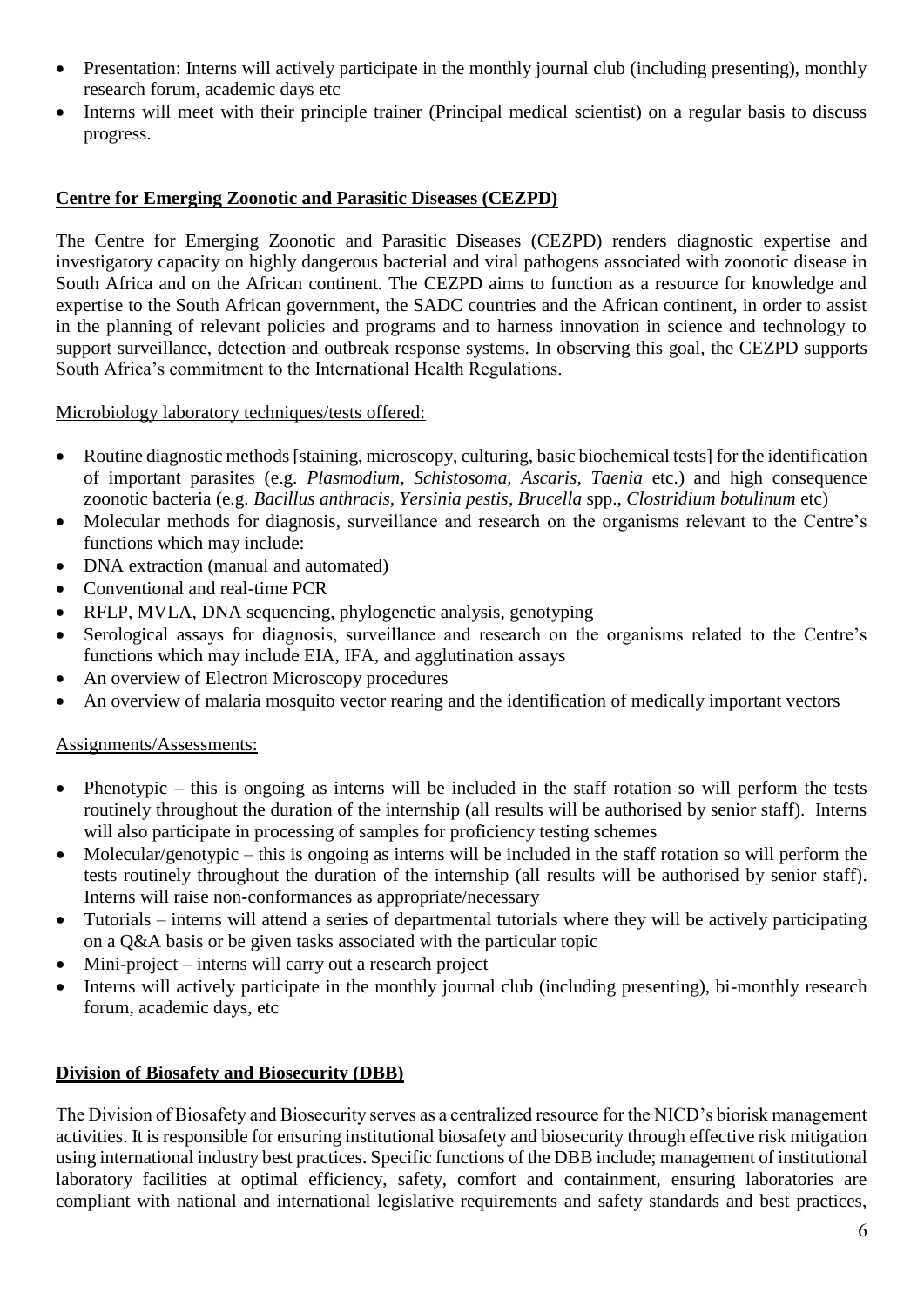provide advice and guidance to laboratories on biorisk management assessments as well as for the implementation and enhancement of mitigation strategies for reducing biological risks, provide training in biosafety and biosecurity in national and international arenas, engagement with international biosafety and biosecurity leaders and ensure the institution remains abreast of the latest developments in the field.

### Biorisk management:

- Contribute to the development and implementation of NICD's biosafety and biosecurity policies and procedures according to national and international rules, regulations and best practices
- Coordinate and support biorisk management related activities at the NICD, for example: develop and perform biorisk assessments and audits, promote a shared culture of responsibility, reduce dual use risks, mitigate biological proliferation and deliberate use threats, and ensure safe transfer of biological agents, biorisk management training and practices, and incident response management

### Biocontainment engineering:

- Ensure all containment facilities are operating within optimal established parameters through routine daily assessments and checklists
- Understand, maintain and guide repair of specialized biosafety and biosecurity engineering controls including HVAC systems, effluent waste management, chiller systems, pressure systems, building management systems, and access control, as well as biological safety cabinets and pressure suits

### Assignments/Assessments:

- Lectures: Biorisk management (assessments, mitigation and performance indicators), dual use research of concern, codes of conduct and responsible science, bioethics of research, IATA shipping of dangerous infectious substances, engineering controls and PPE, safe laboratory practices
- Practical demonstrations: Interns will shadow engineering staff as they perform daily checklists in order to obtain a visual understanding of the engineering controls of a containment facility. Interns are also receiving practical training on working in a BSC, donning and doffing PPE and proper hand washing techniques (GLP)
- Class debate: a dual use dilemma scenario is prepared for the class, participants are allowed time to research and prepare arguments for or against and then have a scored debate on the scenario.
- Assignments: interns are required to write an opinion piece (with references) on what it means to be a responsible scientist and responsibility over research outcomes, and are required to perform a risk assessment of their intern research projects. Both are marked and evaluated.
- Test: IATA shipping training requires a test to be written and passed (pass mark: 70%)

#### **Description of the overall NICD training program**

Each intern medical scientist will complete a 2-year training program. The training program will comprise 18 months in a NICD host centre and a 6-month rotation through the other centres/divisions/departments at the NICD and NHLS (listed in the table below).

We have capacity to train two to three interns per NICD centre.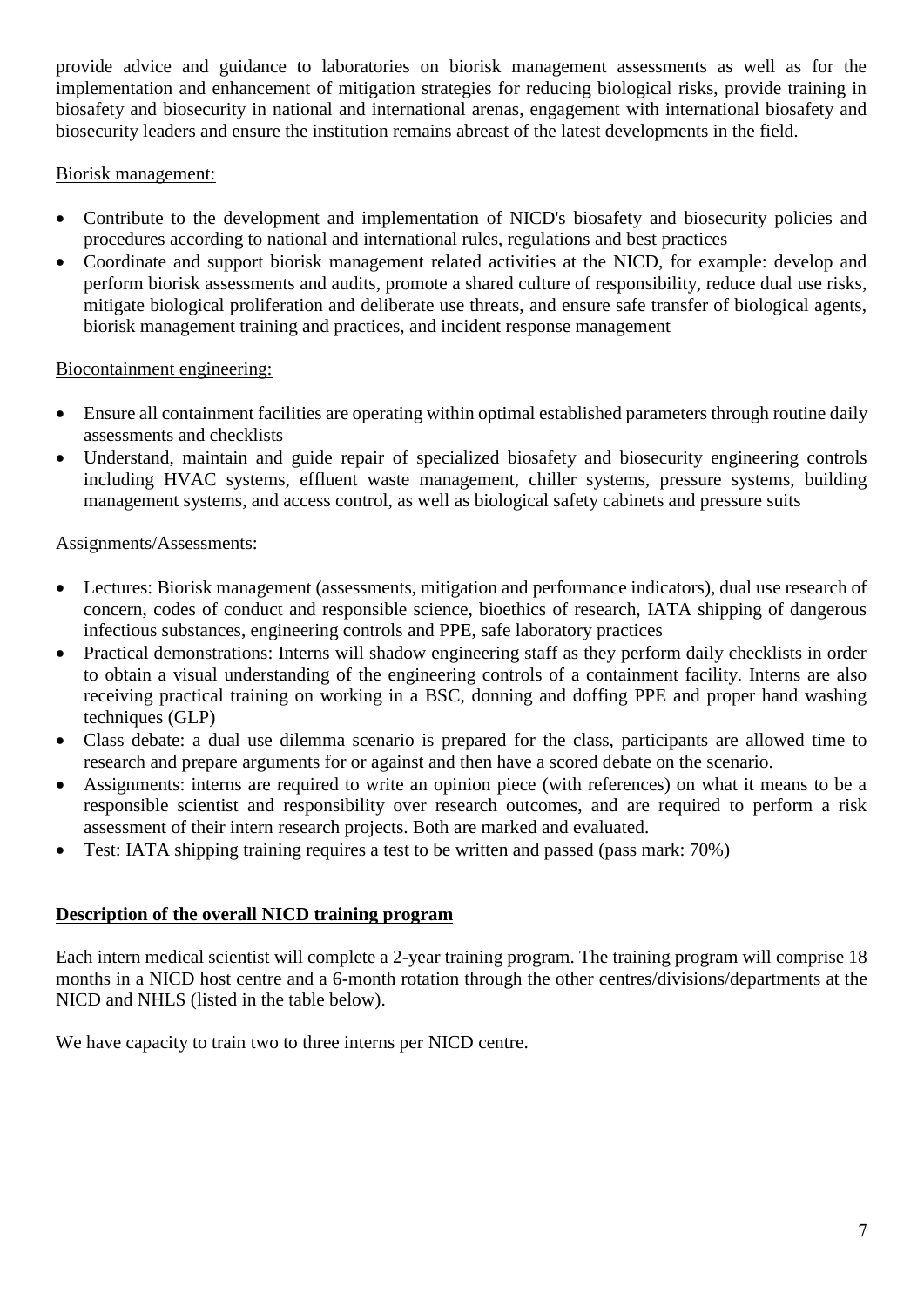| 18 months | Host centre at NICD                                                                                                                                                                        | CHIVSTI, NICD<br>$\bullet$<br>CED, NICD<br>$\bullet$<br>CRDM, NICD<br>$\bullet$<br>CTB, NICD<br>$\bullet$<br><b>CHARM, NICD</b><br>$\bullet$<br>CEZPD, NICD<br>$\bullet$                                                                                                                                                                                                                                |
|-----------|--------------------------------------------------------------------------------------------------------------------------------------------------------------------------------------------|---------------------------------------------------------------------------------------------------------------------------------------------------------------------------------------------------------------------------------------------------------------------------------------------------------------------------------------------------------------------------------------------------------|
| 6 months  | Rotation per other<br>NICD centres (2-3)<br>weeks), NICD<br>divisions $(2-4 \text{ days})$ ,<br>and NLHS<br>microbiology<br>laboratories (1-2)<br>weeks; by<br>arrangement if<br>feasible) | CHIVSTI, NICD<br>$\bullet$<br>CED, NICD<br>$\bullet$<br>CRDM, NICD<br>$\bullet$<br>CTB, NICD<br>$\bullet$<br><b>CHARM, NICD</b><br>$\bullet$<br>CEZPD, NICD<br>$\bullet$<br><b>CVI, NICD</b><br>$\bullet$<br>Division of Biosafety and Biosecurity, NICD<br>$\bullet$<br>Division of Public Health Surveillance and Response, NICD<br>$\bullet$<br>NHLS clinical microbiology laboratories<br>$\bullet$ |

# **Outline of the interns training during the 18 month's term at their NICD host centre**

The following general principles will be covered:

- Good Laboratory Practice: Regular training is conducted for all staff. Laboratory divisions conducting patient testing have SANAS accreditation for ISO 15189. This will include exposure to: laboratory management, quality assurance activities of the department, role of standard operating procedures and adherence to these, documentation such as quality manual, safety manual etc. This will involve an orientation program and ongoing bench exposure.
- Safety Training regular training provided for all staff. The safety representative in the laboratory will be responsible for the training.
- General Laboratory techniques: centrifugation, pipetting, sample preparation, chain of custody, laboratory information system, sample storage, etc.

Training will ensure that the intern emerges with expert knowledge in a particular field, able to troubleshoot as well as use initiative to instigate new work in a particular area. During this time, they will be expected to spend at least 50% of their time on routine work done by the laboratory. Research projects they are doing (including the possibility of a Masters project) should fit within the remaining 50% of time.

Each centre will offer at least two modules to the intern scientist during the 18-month period. Intern scientists will be expected during this time to become proficient in running the routine assays carried out by their unit. They will become expert in the clinical indications for the assays, other testing available for related conditions, requirements and pitfalls of the assays, instrument maintenance and troubleshooting. They will be expected to attend the academic teaching available in the centre and available through the NICD. These would include:

- Monthly NICD Scientific Meetings (interns should be given an opportunity to present at least once during their internship)
- Weekly/monthly journal club in the host centre
- Special lectures and *ad hoc* lectures (invited speakers)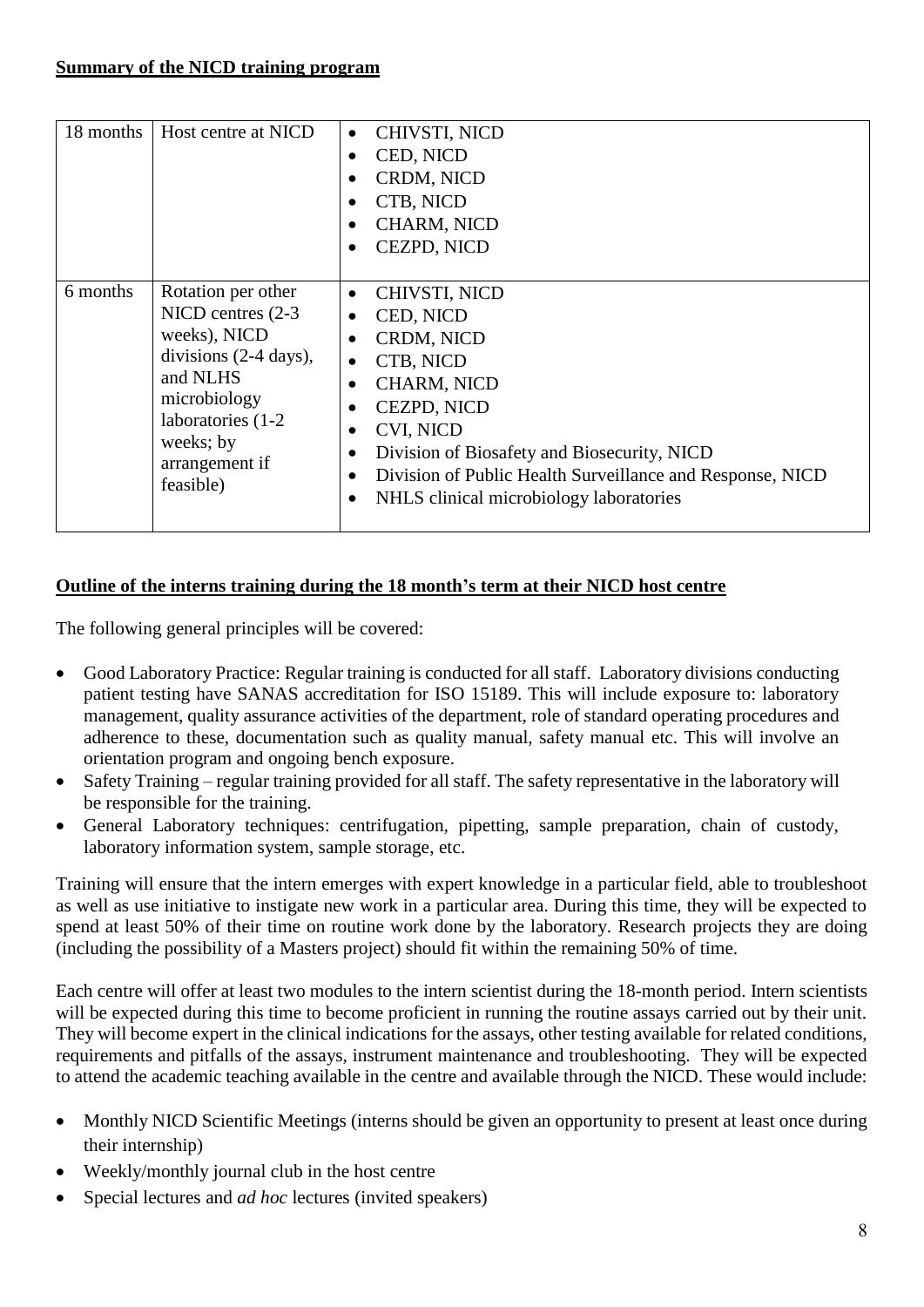- University research days interns are encouraged to present at least once
- Conference attendance/presentation interns are encouraged to attend and present data at one national conference (if funding is available)

There is also a selection of optional courses from which to choose including:

- All CEU courses offered by NICD/NHLS
- Research-related courses offered by collaborating universities

#### **Outline of the interns training during their 6 month's term of rotation through other centres/divisions/departments at the NICD and NHLS**

The intern will be exposed to the theory and techniques spanning the tests offered by the laboratory. The aim is to give an overview of tests available, equipment and expertise available, an introduction to the pathology tested in the various units, and to stimulate the interest of the intern. The intern will be expected to understand the principals involved in the techniques. They will not however be expected to have performed all the techniques mentioned, nor to be able to run all of the tests without supervision. Rather the aim is to learn which tests are available and for which patients they would be applicable.

### **Assessment**

Assessment will be performed according to rules and regulations stipulated by the HPCSA i.e. submission of a portfolio of evidence. Details for the portfolio are outlined in the national curriculum guidelines.

Requirements for internal assessment of the candidate are outlined below.

#### **Ongoing assessment**

Ongoing assessment will consist of an evaluation report of the intern scientist by the supervisor or unit/section head at the end of each rotation completed (i.e. at the end of each rotation, and during the 18-month host stay). The report will be based on the interim portfolio being collated by the intern (see below) as well as an evaluation of his/her general laboratory demeanour including:

- Laboratory expertise acquired
- Attention to good laboratory practice
- Participation in academic activities

The evaluation report will be discussed in full with the scientist during an interview and relevant feedback given. Opportunities for improvement will be discussed and noted. A hard copy of the report will be placed in the intern's portfolio.

#### **Final portfolio**

For registration in the discipline of Microbiology, the portfolio should comprise:

- 1. Logbook of tests performed or witnessed i.e. level of competency must be indicated
- 2. List of presentations (departmental/conference/research day/journal club/etc.) with title, date and forum presented – this must be signed off by supervisor or senior staff to ensure proof that this activity was undertaken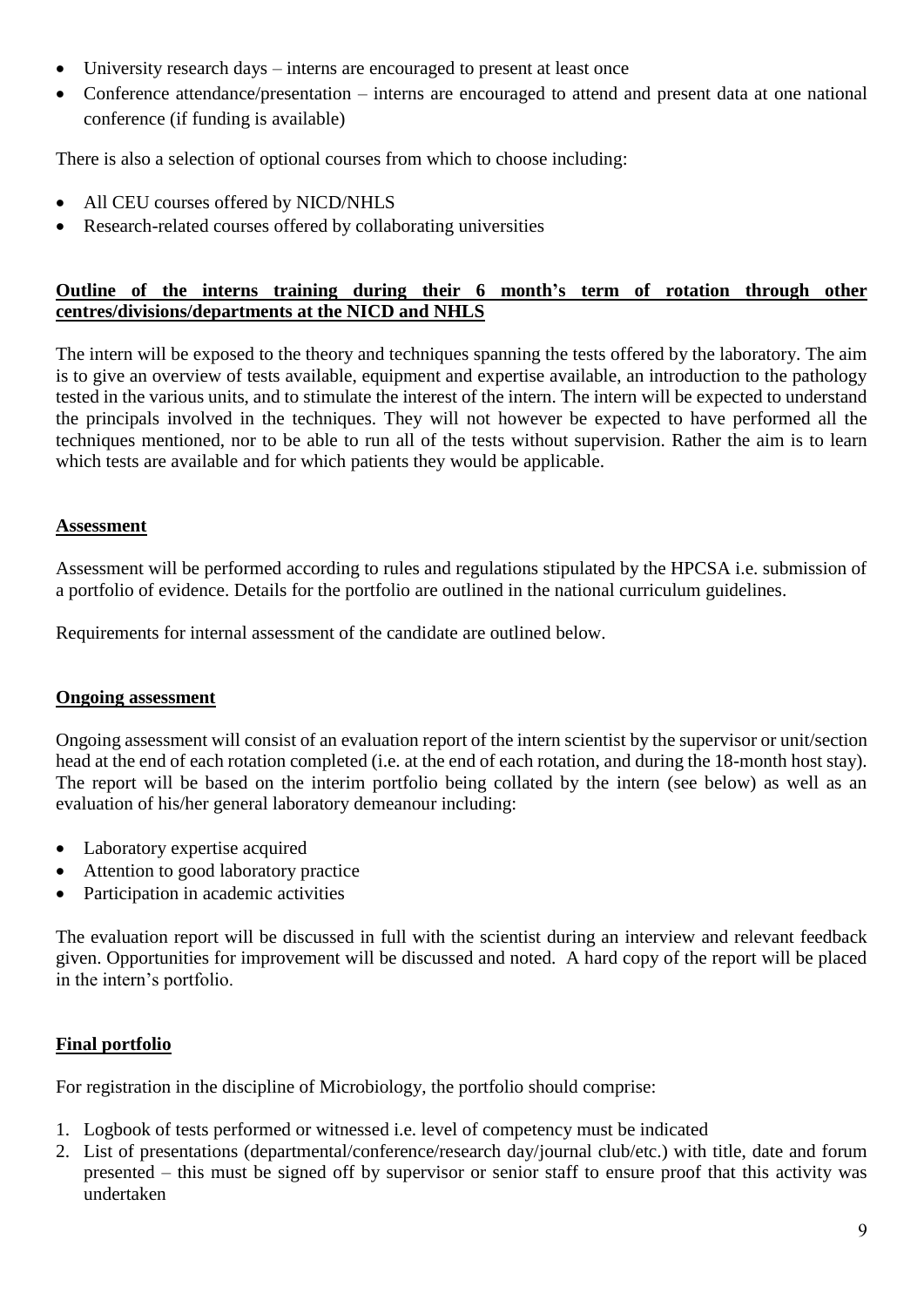- 3. Minimum of one project demonstrating capability in the scientific method and computer literacy. This should have the form of a research paper i.e. including introduction, methods, results, discussion, conclusion and references, or an instrument/test validation report (including background, intra-run precision, inter-run precision, accuracy and references)
- 4. Evaluation reports from head of relevant units at the end of each block, summarising training in their respective departments
- 5. Log of any complaints received or corrective actions undertaken with regards to errors in specimen processing or communication
- 6. Additional training e.g. workshops/presentations/lectures/tutorials attended
- 7. Assessments (oral/written/ongoing)

### **Competencies**

The following are the generic competencies expected from all intern medical scientists on completion of internship.

### **Technical Competencies**

- 1. Understanding of the principles associated with a range of techniques employed in the various microbiology specialities
- 2. Knowledge of the standards of practice expected from these techniques used
- 3. Experience of performing techniques in diagnosis/surveillance by understanding and following of SOPs
- 4. The ability to solve problems that might arise during the routine application of techniques (troubleshooting)
- 5. Understanding of the principles of quality control and quality assurance
- 6. Experience of the use of quality control and quality assurance techniques including restorative action when performance deteriorates
- 7. A critical ability to review the results and determine the significance of quality control and assessment information for relevant analytical procedures
- 8. An understanding of the hazards (environmental, biological, chemical, radioisotopic) associated with the practice of microbiology and the appropriate controlling legislation and procedures of risk assessment.

#### **Scientific Competencies**

- 1. Understanding the science of microbiology in the context of medicine and clinical practice
- 2. Experience in searching for knowledge, critical appraisal of information and integration into the knowledge base of microbiology
- 3. Ability to apply knowledge to problems associated with the routine provision and development of the service
- 4. Ability to identify the clinical decision which the test/intervention will inform
- 5. Ability to make judgements on the effectiveness of procedures performed
- 6. Understand the principles of the techniques and methods employed in microbiology
- 7. Able to advise on appropriate choice of investigation and sample preparation
- 8. Must be familiar with information on technical developments and emerging technologies in microbiology
- 9. An understanding of sensitivity, specificity, positive and negative predictive values of an assay and how these are influenced by prevalence of a disease

## **Research and Development Competencies**

- 1. Ability to read and critically appraise the literature
- 2. Ability to develop the aims and objectives associated with a project
- 3. Ability to develop an experimental protocol and to meet the aims and objectives in a way that provides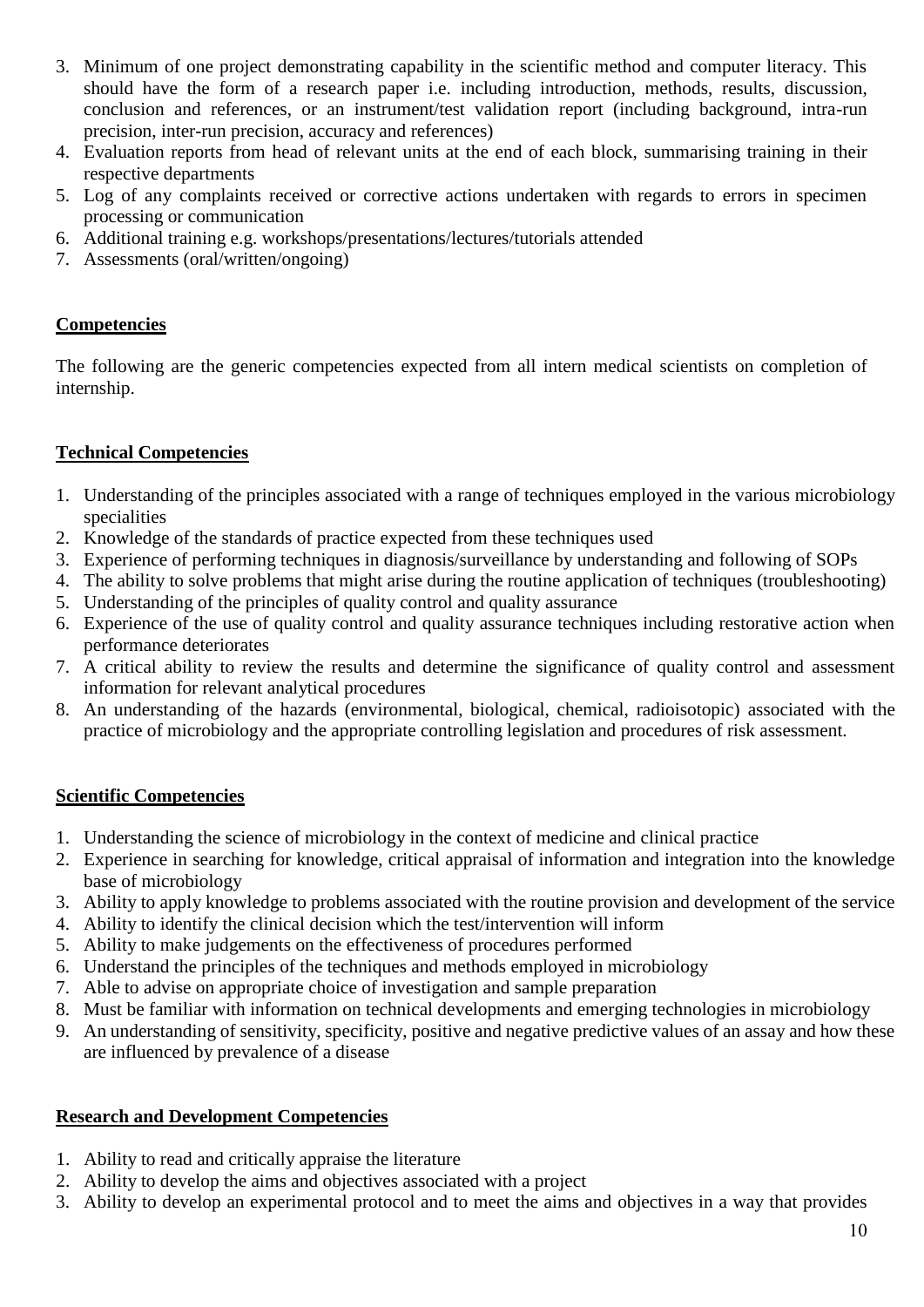reliable and robust data

- 4. Ability to perform the required experimental work ability to produce and present the results (including statistical analysis)
- 5. Ability to critically appraise results in the light of existing knowledge and the hypothesis developed and to formulate further research questions
- 6. Ability to present data and provide a critical appraisal to an audience of peers both spoken and written
- 7. Develop research skills and expertise sufficient to support supervised and collaborative research
- 8. An awareness of the current extent of knowledge in microbiology and an ability to employ appropriate information tools to search for, consolidate and critically examine information
- 9. Participation in local research meetings and supervised and collaborative research initiatives, leading to in-house reports (e.g. validation reports), publications or a postgraduate degree
- 10. Self-endeavour (e.g. literature awareness) under the tutelage of an appropriate specialist

# **Communication Competencies**

- 1. Ability to assess a situation and act accordingly when representing the specialty
- 2. Ability to respond to enquiries regarding the service provided when dealing with clinical colleagues
- 3. Ability to communicate with patients, carers and relatives, the public and other healthcare professionals as appropriate
- 4. Ability to communicate the outcome of problem solving and research and development activities
- 5. Evidence of presentation of scientific material at meetings and in the literature
- 6. Must be able to use modern communication devices
- 7. Must understand basic management techniques and be aware of topical management issues

# **Problem Solving Competencies**

- 1. Ability to assess a situation which may pose a problem
- 2. Ability to determine the nature and severity of the problem
- 3. Ability call upon the required knowledge and experience to deal with the problem
- 4. Initiate resolution of the problem
- 5. Demonstrate personal initiative
- 6. Must be able to interpret internal quality control and external quality assurance data
- 7. Must be able to recognise when a test or procedure is not within adequate performance limits
- 8. Must be able to recognise the consequences of inadequate performance of individual tests or procedures
- 9. Must be able to identify and appropriate solution to the problem and propose an effective and timely solution, including any requirement for clinical follow-up

# **Management Competencies**

- 1. Understanding of the legal and ethical boundaries of scientific research
- 2. Ability to recognise the limits of personal practice and when to seek advice
- 3. Ability to manage personal workload and prioritize tasks appropriately
- 4. Understanding the principles of clinical governance including importance of confidentiality, informed consent and data security
- 5. The ability to contribute effectively to work undertaken as part of a multi-disciplinary team
- 6. Understanding of the need for career-long, self-directed learning and the importance of continuing professional development
- 7. Understanding of the need for, and ability to establish and maintain a safe practice environment
- 8. Understanding of the structure and organization of the department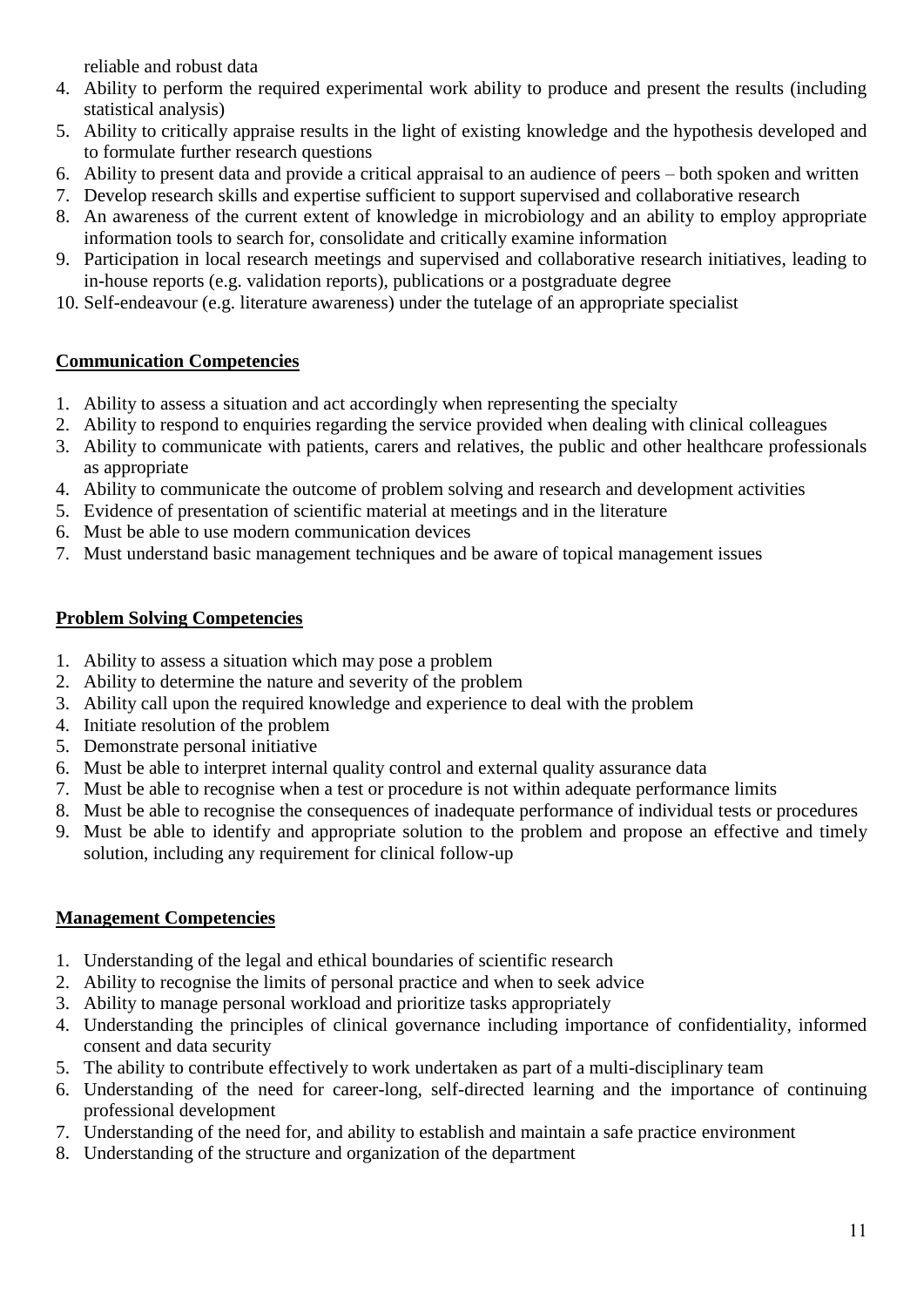## **Ethics and Values Competencies**

- 1. Apply and maintain appropriate professional ethics, values attitudes and behaviour.
- 2. Use science and technology effectively and critically, showing responsibility towards the environment and health of others
- 3. Understand and apply ethics in both human and animal research
- 4. Understand and comply with the laws of copyright protection, confidentiality and ownership of intellectual property
- 5. Take responsibility within own limits of competence and recognise the need for lifelong learning with an awareness of personal and knowledge limitations
- 6. Demonstrate an ability to work as a team and to show respect for colleagues and other health care professionals and the ability to foster a positive collaborative relationship with others

# **References**

Acts:

Occupational Health and Safety Act,<https://www.gov.za/documents/occupational-health-and-safety-act> Compensation for Occupational Injuries and Diseases Act,

[https://www.saica.co.za/Technical/LegalandGovernance/Legislation/COIDA/tabid/3039/language/en-](https://www.saica.co.za/Technical/LegalandGovernance/Legislation/COIDA/tabid/3039/language/en-US/Default.aspx)[US/Default.aspx](https://www.saica.co.za/Technical/LegalandGovernance/Legislation/COIDA/tabid/3039/language/en-US/Default.aspx)

National Health Act, [http://section27.org.za/wp-content/uploads/2019/07/Stevenson-National-Health-Act-](http://section27.org.za/wp-content/uploads/2019/07/Stevenson-National-Health-Act-Guide-2019-1.pdf)[Guide-2019-1.pdf](http://section27.org.za/wp-content/uploads/2019/07/Stevenson-National-Health-Act-Guide-2019-1.pdf)

Labour Relations Act especially the aspects regarding HIV/AIDS and the Human Tissue Act. [http://www.health.gov.za/index.php/2014-03-17-09-09-38/legislation/joomla-split-menu/category/84-](http://www.health.gov.za/index.php/2014-03-17-09-09-38/legislation/joomla-split-menu/category/84-2012r%3Fdownload%3D138:regulations-relating-to-categories-of-hospitals-r185-2012) [2012r%3Fdownload%3D138:regulations-relating-to-categories-of-hospitals-r185-2012](http://www.health.gov.za/index.php/2014-03-17-09-09-38/legislation/joomla-split-menu/category/84-2012r%3Fdownload%3D138:regulations-relating-to-categories-of-hospitals-r185-2012)

HPCSA Regulations:

REGULATIONS DEFINING THE SCOPE OF THE PROFESSION OF MEDICAL SCIENCE [http://www.hpcsa.co.za/Uploads/editor/UserFiles/downloads/legislations/regulations/mdb/regulations/regula](http://www.hpcsa.co.za/Uploads/editor/UserFiles/downloads/legislations/regulations/mdb/regulations/regulations_gnr_579_2009.pdf) [tions\\_gnr\\_579\\_2009.pdf](http://www.hpcsa.co.za/Uploads/editor/UserFiles/downloads/legislations/regulations/mdb/regulations/regulations_gnr_579_2009.pdf) REGULATIONS RELATING TO THE QUALIFICATIONS FOR REGISTRATION OF MEDICAL **SCIENTISTS** [http://www.hpcsa.co.za/Uploads/editor/UserFiles/downloads/legislations/regulations/mdb/regulations/regula](http://www.hpcsa.co.za/Uploads/editor/UserFiles/downloads/legislations/regulations/mdb/regulations/regulations_gnr_581_2009.pdf) [tions\\_gnr\\_581\\_2009.pdf](http://www.hpcsa.co.za/Uploads/editor/UserFiles/downloads/legislations/regulations/mdb/regulations/regulations_gnr_581_2009.pdf) REGULATIONS RELATING TO THE REGISTRATION OF INTERNS IN MEDICAL SCIENCE [http://www.hpcsa.co.za/Uploads/editor/UserFiles/downloads/legislations/regulations/mdb/regulations/regula](http://www.hpcsa.co.za/Uploads/editor/UserFiles/downloads/legislations/regulations/mdb/regulations/regulations_gnr_578_2009.pdf) [tions\\_gnr\\_578\\_2009.pdf](http://www.hpcsa.co.za/Uploads/editor/UserFiles/downloads/legislations/regulations/mdb/regulations/regulations_gnr_578_2009.pdf) REGULATIONS RELATING TO THE REGISTRATION OF STUDENTS IN MEDICAL SCIENCE, [http://www.hpcsa.co.za/Uploads/editor/UserFiles/downloads/legislations/regulations/mdb/regulations/regula](http://www.hpcsa.co.za/Uploads/editor/UserFiles/downloads/legislations/regulations/mdb/regulations/regulations_gnr_580_2009.pdf) [tions\\_gnr\\_580\\_2009.pdf](http://www.hpcsa.co.za/Uploads/editor/UserFiles/downloads/legislations/regulations/mdb/regulations/regulations_gnr_580_2009.pdf) REGULATIONS RELATING TO THE REGISTRATION OF CERTAIN CATEGORIES OF MEDICAL **SCIENTISTS** 

[http://www.hpcsa.co.za/Uploads/editor/UserFiles/downloads/legislations/regulations/mdb/regulations/regula](http://www.hpcsa.co.za/Uploads/editor/UserFiles/downloads/legislations/regulations/mdb/regulations/regulations_gnr_52_97.pdf) tions gnr 52 97.pdf

# Registration:

[http://www.hpcsa.co.za/](http://www.hpcsa.co.za/PBMedicalDental/Registration) (registration forms may change, please use the most recent update)